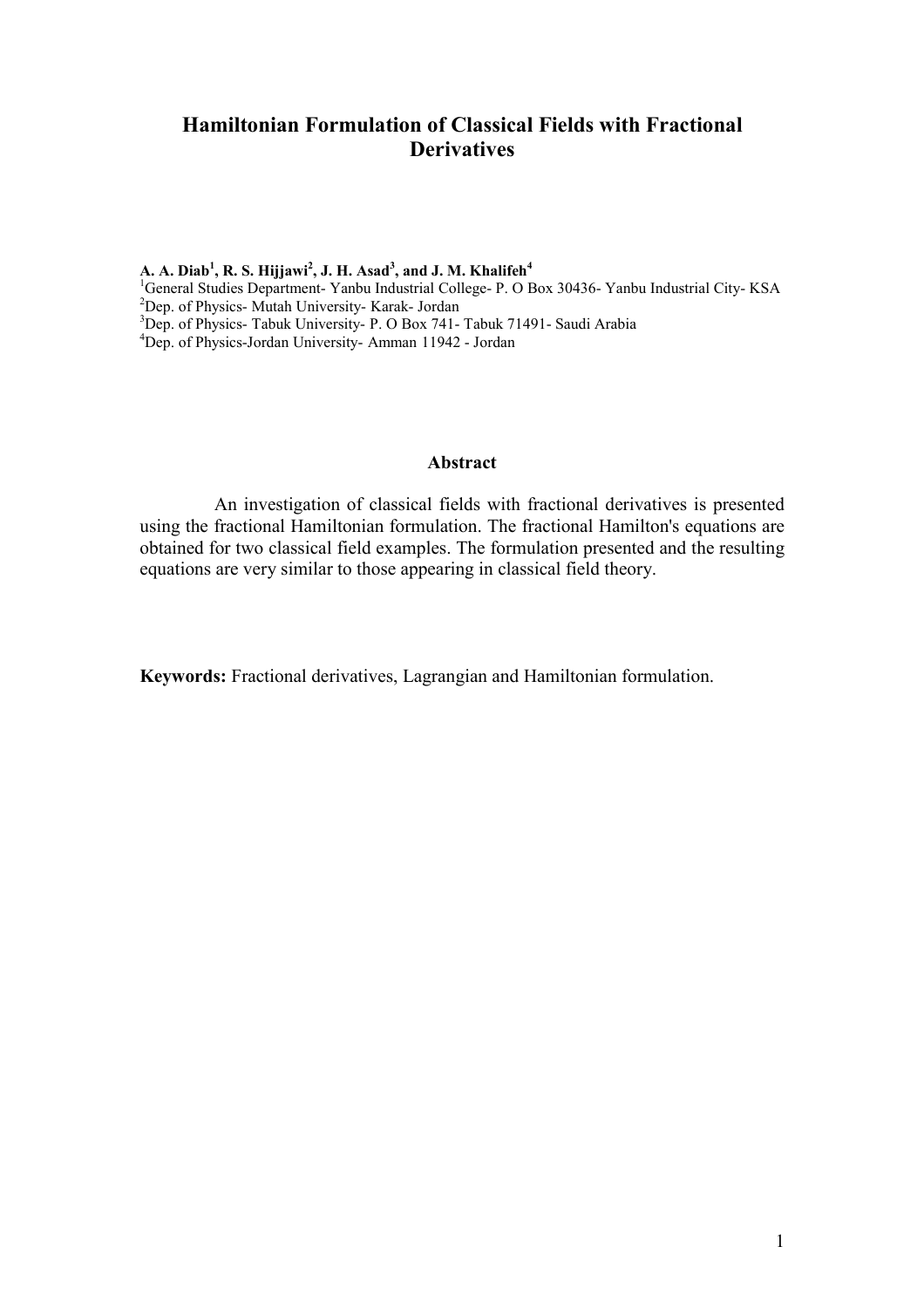# **1. Introduction**

Fractional calculus is an extension of classical calculus. In this branch of mathematics, definitions are established for integrals and derivatives of arbitrary non-integer (even complex) order, such as  $\frac{d^{1/2}f(t)}{dt^{1/2}}$ *dt*  $\frac{d^{1/2} f(t)}{dt^{1/2}}$ . It has started in 1695 when Leibniz presented his analysis of the derivative of order  $1/2$ . Then it is developed mainly as a theoretical aspect of mathematics, being considered by some of the great names in mathematics such as Euler, Lagrange, and Fourier, among many others. This branch of mathematics has experienced a revival of interest and has been used in very diverse topics such as fractal theory  $\frac{1}{1}$  viscoelasticy  $\frac{2}{7}$ , electrodynamics  $^{3,4}$ , optics  $^{5,6}$ , and thermodynamics <sup>7</sup>. The literature of fractional calculus started with Leibniz and today is growing rapidly $8-14$ .

Recently fractional derivatives have played a significant role in physics, mathematics, engineering, and pure and applied mathematics in recent years<sup>14-20</sup>. Several attempts have been made to include non conservative forces in the Lagrangian and the Hamiltonian mechanics. Riewe<sup>20,21</sup> presented a new approach to mechanics that allows one to obtain the equations for non conservative systems using fractional derivatives. Eqab et al<sup>22-24</sup> developed a general formula for determining the potentials of arbitrary forces, conservative and non conservative, using the Laplace transform of fractional integrals and fractional derivatives.

Recently, they<sup>24</sup> also constructed the Hamiltonian formulation of discrete and continuous fields in terms of fractional derivatives. The fractional Hamiltonian is not uniquely defined; it seems that there are several choices of fractional Hamiltonian giving the same classical limit, i.e., the same classical Hamiltonian. This present paper is a generalization of the above work on Hamilton's equations for classical fields with Riemann-Liouville fractional derivatives.

This paper is organized as follows: In Sec.2, the definitions of fractional derivatives are discussed briefly. In Sec.3, the fractional form of Euler-Lagrangian equation in terms of functional derivative of the full Lagrangian is presented. In Sec.4, the fractional form of Euler-Lagrange equation in terms of momentum density is investigated. Section 5 is devoted to the equations of motion in terms of Hamiltonian density in fractional form. In section 6, we introduce two examples of classical fields leading to Schrödinger equation and Dirac equation in fractional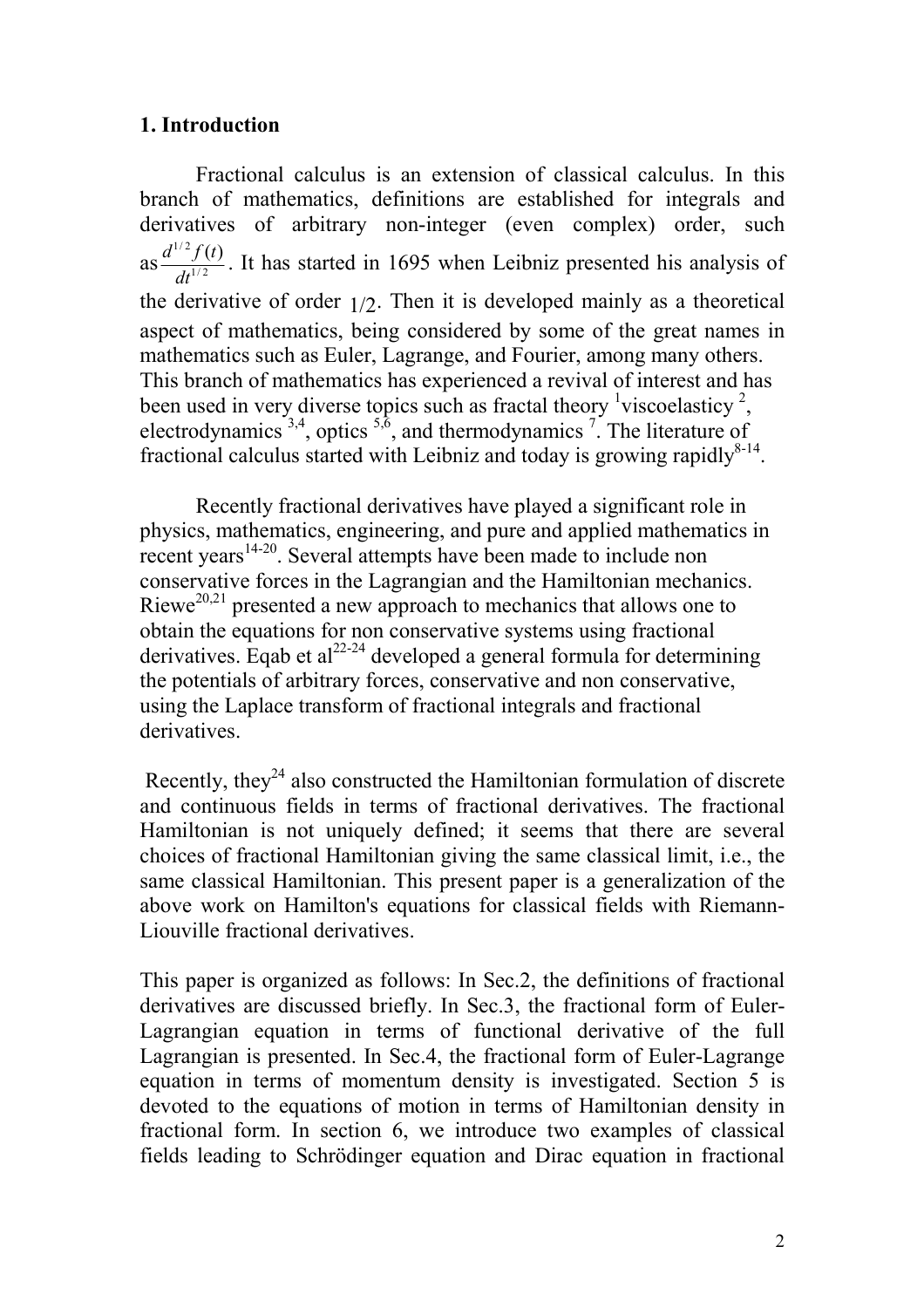derivative forms. The work closes with some concluding remarks (section 7).

### **2. Definitions of Fractional Derivatives**

 In this section two different definitions of the fractional derivatives (left and right Riemann- Liouville fractional derivatives) are discussed. These definitions are used in the Hamiltonian formulation and the solution of examples leading to the equations of motion of the fractional order.

The left Riemann-Liouville fractional derivative (LRLFD) reads  $as^{25}$ :

$$
{}_{a}D_{x}^{\alpha}f(x) = \frac{1}{\Gamma(n-\alpha)} \left(\frac{d}{dx}\right)^{n} \int_{a}^{x} \frac{f(\tau)}{(x-\tau)^{\alpha-n+1}} d\tau \,.
$$
 (1)

The right Riemann-Liouville fractional derivative (RRLFD) reads  $as^{25}$ .

$$
{}_{x}D_{b}^{\alpha}f(x) = \frac{1}{\Gamma(n-\alpha)} \left(-\frac{d}{dx}\right)^{n} \int_{x}^{b} \frac{f(\tau)}{\left(\tau - x\right)^{\alpha - n + 1}} d\tau \quad . \tag{2}
$$

Here  $\alpha$  is the order of the derivative such that  $n-1 \leq \alpha \leq n$  and is not equal to zero. If  $\alpha$  is an integer, these derivatives are defined in the usual sense, i.e.,

$$
{}_{a}D_{x}^{\alpha}f(x) = \left(\frac{d}{dx}\right)^{\alpha} f(x);
$$
  

$$
{}_{x}D_{b}^{\alpha}f(x) = \left(-\frac{d}{dx}\right)^{\alpha} f(x); \ \alpha = 1, 2, \dots
$$
 (3)

## **3. Fractional form of Euler-Lagrangian Equation in terms of Functional derivative of the full Lagrangian L**

We start our formalism by taking the Lagrangian density to be a function of field amplitude  $\psi$  and its fractional derivatives with respect to space and time as:

$$
\mathcal{L} = \mathcal{L}(\psi, {}_{a}D_x^{\alpha}\psi, {}_{x}D_b^{\beta}\psi, {}_{a}D_t^{\alpha}\psi, {}_{t}D_b^{\beta}\psi, t).
$$
\n(4)

Euler-Lagrange equation for such Lagrangian density in fractional form can be given as<sup>26</sup>:

$$
\frac{\partial \mathcal{L}}{\partial \psi} + {}_{x}D_{b}^{\alpha} \frac{\partial \mathcal{L}}{\partial_{a}D_{x}^{\alpha}\psi} + {}_{a}D_{x}^{\beta} \frac{\partial \mathcal{L}}{\partial_{x}D_{b}^{\beta}\psi} + {}_{t}D_{b}^{\alpha} \frac{\partial \mathcal{L}}{\partial_{a}D_{t}^{\alpha}\psi} + {}_{a}D_{t}^{\beta} \frac{\partial \mathcal{L}}{\partial_{t}D_{b}^{\beta}\psi} = 0.
$$
\n(5)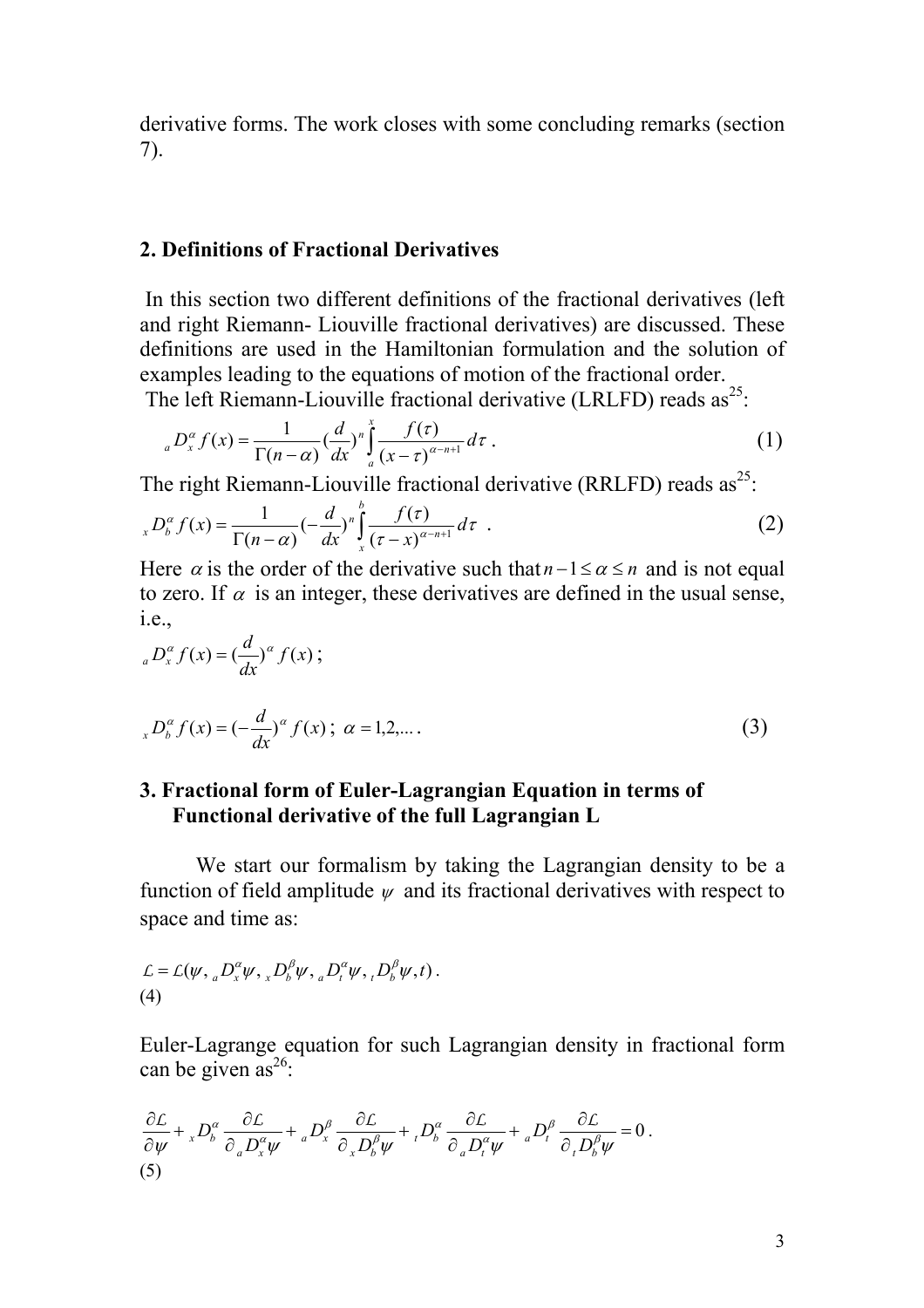Now we can write the full Lagrangian *L* as:  $L = \int \mathcal{L} d^3 r$ .  $L \, d^2 r$ . (6)

Using the variational principle, we can write:

$$
\delta \int Ldt = \delta \int \int Ld^3r dt = \int \int (\delta L)dt d^3r = 0.
$$
 (7)

Using Eq. (4), the variation of is:

$$
\delta L = \frac{\partial L}{\partial \psi} \delta \psi + \frac{\partial L}{\partial_a D_x^{\alpha} \psi} \delta(_a D_x^{\alpha} \psi) + \frac{\partial L}{\partial_x D_b^{\beta} \psi} \delta(_x D_b^{\beta} \psi) + \frac{\partial \ell}{\partial_a D_t^{\alpha} \psi} \delta(_a D_t^{\alpha} \psi) + \frac{\partial L}{\partial_b D_b^{\beta} \psi} \delta(_t D_b^{\beta} \psi) = 0.
$$
\n(8)

Substituting Eq. (8) into Eq. (7), and using the following commutation relation,

$$
\frac{\partial \mathcal{L}}{\partial_a D_x^{\alpha} \psi} \delta\left( {}_a D_x^{\alpha} \psi \right) = \frac{\partial \mathcal{L}}{\partial_a D_x^{\alpha} \psi} {}_a D_x^{\alpha} (\delta \psi) \,. \tag{9}
$$

we get,

$$
\int \int \left[ \frac{\partial \mathcal{L}}{\partial \psi} (\delta \psi) + \frac{\partial \mathcal{L}}{\partial_a D_x^{\alpha} \psi} {}_{a} D_x^{\alpha} (\delta \psi) + \frac{\partial \ell}{\partial_x D_b^{\beta} \psi} {}_{x} D_b^{\beta} (\delta \psi) + \frac{\partial \mathcal{L}}{\partial_a D_t^{\alpha} \psi} \delta ( {}_{a} D_t^{\alpha} \psi) + \frac{\partial \mathcal{L}}{\partial_b D_b^{\beta} \psi} \delta ( {}_{t} D_b^{\beta} \psi) \right] d^3 r \, dt = 0.
$$
\n(10)

Integrating by parts the second and the third terms in Eq. (10) with respect to space, we get:

$$
0 = \int dt \int \left[ \frac{\partial \mathcal{L}}{\partial \psi} + {}_{x}D_{b}^{\alpha} \frac{\partial \mathcal{L}}{\partial_{a}D_{x}^{\alpha}\psi} + {}_{a}D_{x}^{\beta} \frac{\partial \ell}{\partial_{x}D_{b}^{\beta}\psi} \right] d\tau \delta \psi + \int dt \int \left[ \frac{\partial \mathcal{L}}{\partial_{a}D_{t}^{\alpha}\psi} \delta(_{a}D_{t}^{\alpha}\psi) + \frac{\partial \mathcal{L}}{\partial_{t}D_{b}^{\beta}\psi} \delta(_{t}D_{b}^{\beta}\psi) \right] d\tau.
$$
\n(11)

Now, we can take the integration over space  $d\tau$  in the previous equation and convert it into summation, thus:

$$
\sum_{i} \left[ \frac{\partial \mathcal{L}}{\partial \psi} + {}_{x}D_{b}^{\alpha} \frac{\partial \mathcal{L}}{\partial_{a}D_{x}^{\alpha}\psi} + {}_{a}D_{x}^{\beta} \frac{\partial \mathcal{L}}{\partial_{x}D_{b}^{\beta}\psi} \right]_{i} \delta \psi_{i} \delta \tau_{i} + \sum_{i} \left[ \frac{\partial \mathcal{L}}{\partial_{a}D_{i}^{\alpha}\psi} \right]_{i} \delta \left( {}_{a}D_{i}^{\alpha}\psi_{i} \right) \delta \tau_{i} +
$$

$$
+ \sum_{i} \left[ \frac{\partial \mathcal{L}}{\partial_{i}D_{b}^{\beta}\psi} \right]_{i} \delta \left( {}_{t}D_{b}^{\beta}\psi_{i} \right) \delta \tau_{i} = 0. \tag{12}
$$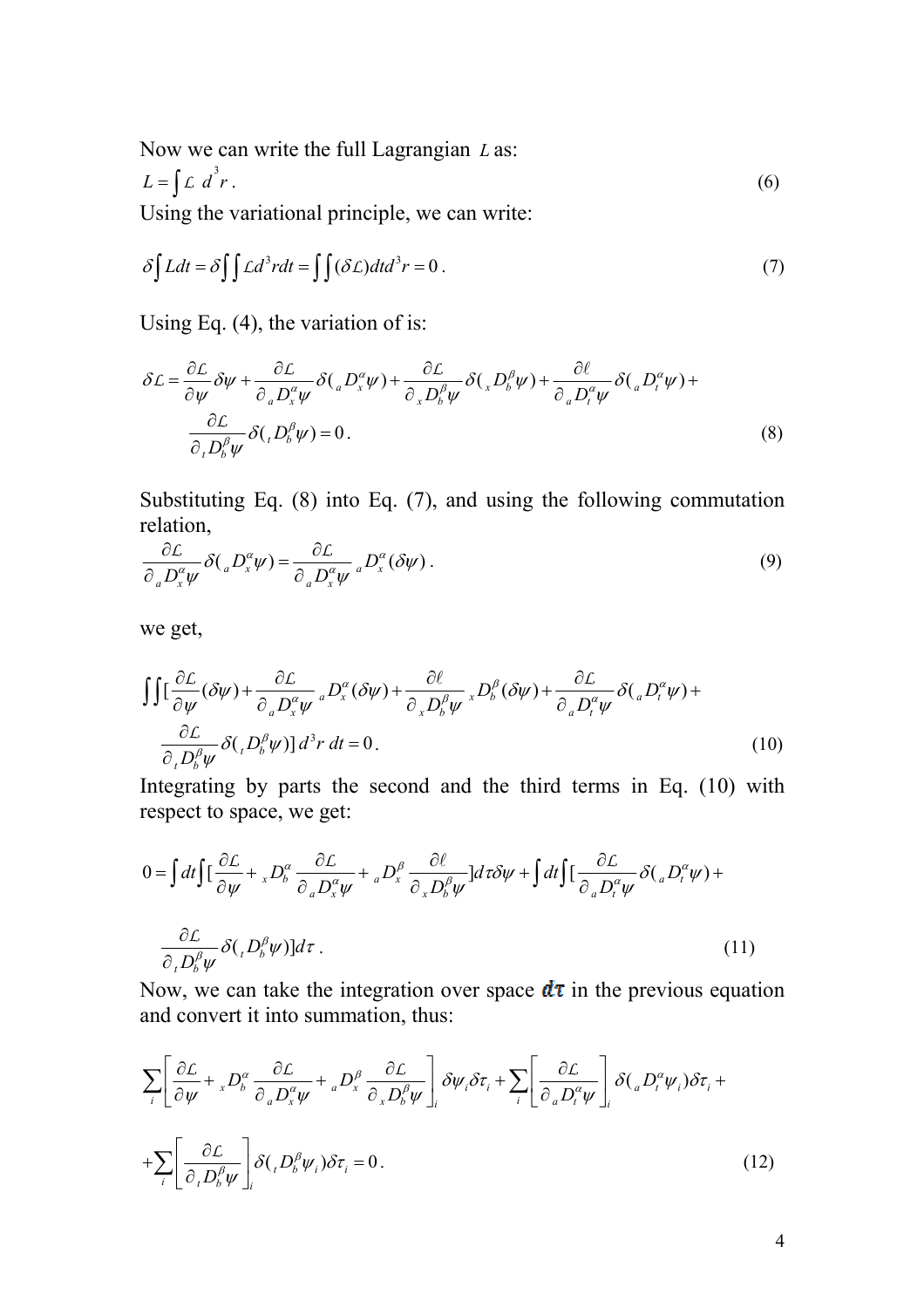We can write Eq. (12) in terms of Lagrangian density as:

$$
\sum_{i} [\delta \mathcal{L}]_{i} \delta \tau_{i} = 0. \tag{13}
$$

Where the left hand side in Eqs.(12 and 13) represents the variation of *L* (i.e.  $\delta L$ ) which is now produced by independent variations in  $\delta \psi_i$ ,  $\delta({}_a D_t^a \psi_i)$  and  $\delta({}_t D_b^{\beta} \psi_i)$ . Suppose now that all  $\delta \psi_i$ ,  $\delta({}_a D_t^{\alpha} \psi_i)$  and  $\delta({}_i D_b^{\beta} \psi_i)$  are zeros except for a particular  $\delta \psi_j$ . It is natural to define the functional derivative of the full Lagrangian ( $\partial L$ ) with respect to  $\psi$ ,  $\left( \partial_a D_t^a \psi \right)$  and  $\left( \partial_b D_b^b \psi \right)$  for a point in the j-th cell to the ratio of  $\partial L$  to  $\partial \psi_j^{27}$ .

$$
\frac{\partial L}{\partial \psi} = \lim_{\delta \tau_j \to 0} \frac{\partial L}{\partial \psi_j \, \delta \tau_j} \,. \tag{14}
$$

Using Eq. (12), and note that the left hand side represents  $\delta L$ , we get:

$$
\frac{\partial L}{\partial \psi} = \frac{\partial L}{\partial \psi} + {}_{x}D_{b}^{\alpha} \left[ \frac{\partial L}{\partial {}_{a}D_{x}^{\alpha} \psi} \right] + {}_{a}D_{x}^{\beta} \left[ \frac{\partial L}{\partial {}_{x}D_{b}^{\beta} \psi} \right].
$$
\n(15a)

$$
\frac{\partial L}{\partial_a D_t^{\alpha} \psi} = \lim_{\delta \tau_j \to 0} \frac{\partial L}{\partial \tau_j \delta(_a D_t^{\alpha} \psi_j)} = \frac{\partial L}{\partial_a D_t^{\alpha} \psi}.
$$
(15b)

$$
\frac{\partial L}{\partial_t D_b^{\beta} \psi} = \lim_{\delta \tau_j \to 0} \frac{\delta L}{\delta \tau_j \delta (D_b^{\beta} \psi_j)} = \frac{\partial L}{\partial_t D_b^{\beta} \psi}.
$$
\n(15c)

Now, using Eq. (15) we can rewrite Eq. (5) Euler- Lagrange equation in terms of the full Lagrangian *L* using functional derivative in fractional form:

$$
\frac{\partial L}{\partial \psi} + D_b^{\alpha} \left[ \frac{\partial L}{\partial_a D_t^{\alpha} \psi} \right] + {}_a D_t^{\beta} \left[ \frac{\partial L}{\partial_t D_b^{\beta} \psi} \right] = 0 \,. \tag{16}
$$

It is worth mentioning that for  $\alpha$ ,  $\beta \rightarrow 1$ , Eq. (16) reduces to the usual Euler- Lagrange equation for the classical fields<sup>27</sup>. With the help of Eqs. (12 and 16), we can write the variation of full Lagrangian in terms of functional derivatives and variations of  $\psi$ ,  $D_t^{\alpha} \psi$  and  $D_b^{\beta} \psi$  as:

$$
\delta L = \int \left[ \frac{\partial L}{\partial \psi} (\delta \psi) + \frac{\partial L}{\partial_a D_i^{\alpha} \psi} \delta \left( {}_{a} D_i^{\alpha} \psi \right) + \frac{\partial L}{\partial_i D_b^{\beta} \psi} \delta \left( {}_{t} D_b^{\beta} \psi \right) \right] d^3 r \,. \tag{17}
$$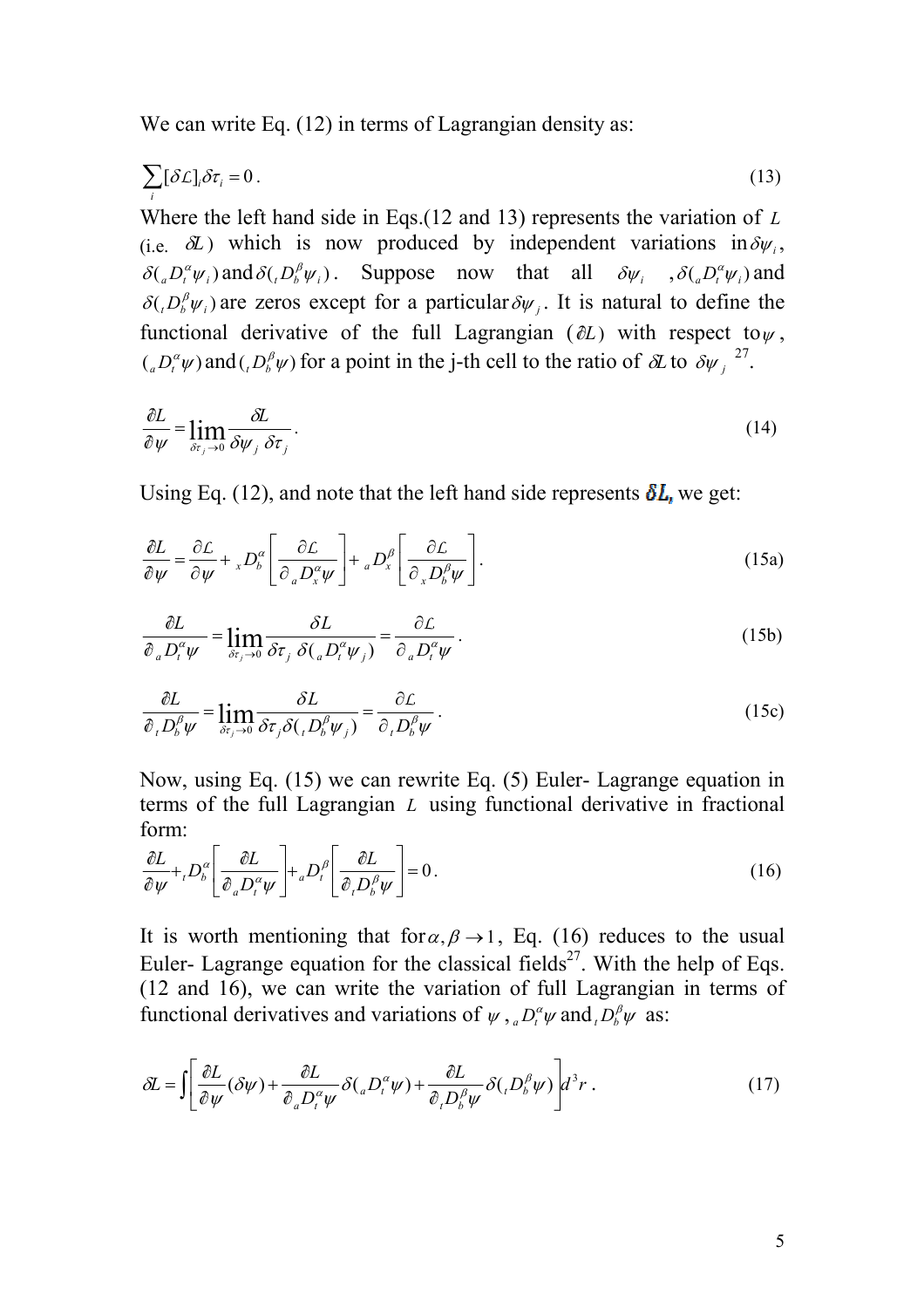# **4. Fractional form of Euler-Lagrange Equation in terms of Momentum Density**

The right side fractional form of momentum can be written as  $27$ .

$$
P_j^a = \frac{\partial L}{\partial \rho_i^a \psi_j}.
$$
 (18a)

Using Esq. (12 and 15b) we get:

$$
P_j^a = \frac{\partial \mathcal{L}}{\partial_a D_i^{\alpha} \psi_j} \delta \tau_j = \frac{\partial L}{\partial_a D_i^{\alpha} \psi_j} \delta \tau_j.
$$
 (18b)

From Eq. (18b), we can define the right side form of momentum density  $\pi_{\alpha}$  as:

$$
(\pi_{\alpha})_j = \frac{\partial L}{\partial_{\alpha} D_t^{\alpha} \psi_j} = \frac{\partial L}{\partial_{\alpha} D_t^{\alpha} \psi_j}.
$$
 (19)

Now, taking the left fractional derivative for Eq. (19), one gets:

$$
{}_{t}D_{b}^{\alpha}(\pi_{\alpha})_{j} = {}_{t}D_{b}^{\alpha}\left[\frac{\partial L}{\partial_{a}D_{t}^{\alpha}\psi_{j}}\right].
$$
\n(20)

Repeating same steps above for left side fractional form of momentum density  $\pi_{\beta}$ , we get:

$$
(\pi_{\beta})_j = \frac{\partial L}{\partial_i D_b^{\beta} \psi_j} = \frac{\partial L}{\partial_i D_b^{\beta} \psi_j}.
$$
 (21)

Now, taking the right fractional derivative for Eq. (21), one gets:

$$
{}_{a}D_{t}^{\beta}(\pi_{\beta})_{j} = {}_{a}D_{t}^{\beta}\left[\frac{\partial L}{\partial_{i}D_{b}^{\beta}\psi_{j}}\right].
$$
\n(22)

Now, substituting Eqs. (20 and 22) into Eq. (16), we get:

$$
\frac{\partial L}{\partial \psi} = -[{}_{a}D_{t}^{\beta}\pi_{\beta} + {}_{t}D_{b}^{\alpha}\pi_{\alpha}].
$$
\n(23)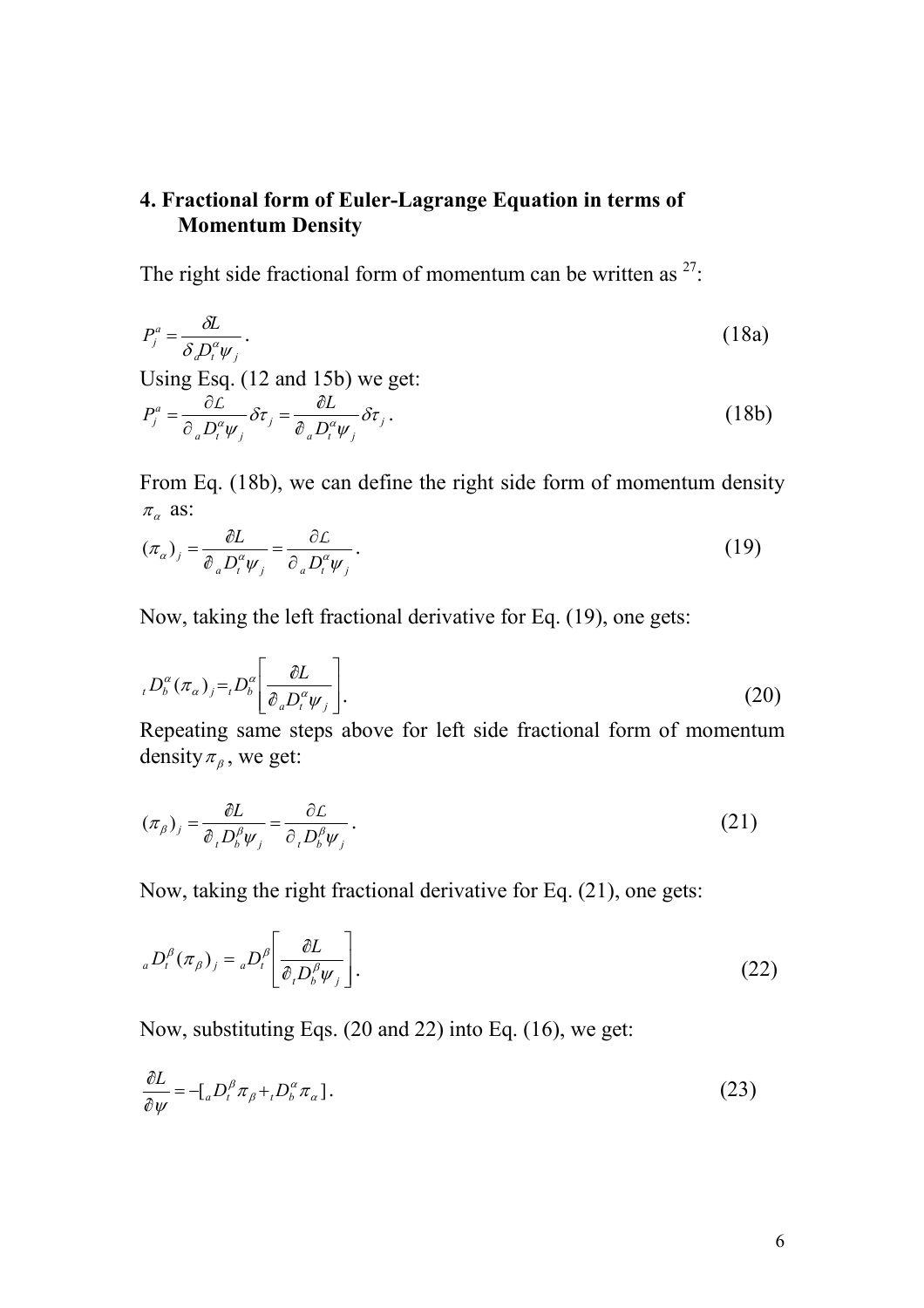The above equation represents the fractional form of Euler- Lagrange equation in terms of momentum density and the functional derivative of full Lagrangian.

# **5. Equations of Motion in terms of Hamiltonian Density in Fractional Form**

We start by the general definition of the Hamiltonian density *h* in fractional form as:

$$
\mathcal{H} = \pi_{\alpha}{}_{a} D_{t}^{\alpha} \psi + \pi_{\alpha}^{*}{}_{a} D_{t}^{\alpha} \psi^{*} + \pi_{\beta}{}_{t} D_{b}^{\beta} \psi + \pi_{\beta}^{*}{}_{t} D_{b}^{\beta} \psi^{*} - \mathcal{L}.
$$
\n(24)

Full Hamiltonian *H* can be also written in terms of Hamiltonian density *H* as:

$$
H = \sum_{i} \mathcal{H}_{i} \delta \tau_{i}.
$$
 (25)

Substituting Eqs. (24) into Eq. (25), one gets:

$$
H = \sum_{i} \left[ (\pi_{\alpha})_i \left( {}_{a}D_i^{\alpha} \psi_i \right) + (\pi_{\alpha}^*)_i \left( {}_{a}D_i^{\alpha} \psi_i^* \right) + (\pi_{\beta})_i \left( {}_{t}D_b^{\beta} \psi_i \right) + (\pi_{\beta}^*)_i \left( {}_{t}D_b^{\beta} \psi_i^* \right) \right] \delta \tau_i
$$
  
-
$$
\sum_{i} L_i \delta \tau_i.
$$
 (26)

In continuous form, we can write Eq. (26) as follows:

$$
H = \int \left[ (\pi_a) ( {}_a D_t^{\alpha} \psi) + (\pi_a^*) ( {}_a D_t^{\alpha} \psi^*) + (\pi_{\beta}) ( {}_t D_b^{\beta} \psi) + (\pi_{\beta}^*) ( {}_t D_b^{\beta} \psi^*) \right] d^3 r - \int L d^3 r. \tag{27}
$$

Taking the variation of H, using Eqs. (17 and 23), see appendix A, we get:

$$
\delta H = \int \left[ \left( {}_{a}D_{t}^{\beta} \pi_{\beta} + {}_{t}D_{b}^{\alpha} \pi_{\alpha} \right) \delta \psi + \left( {}_{a}D_{t}^{\beta} \pi_{\beta}^{*} + {}_{t}D_{b}^{\alpha} \pi_{\alpha}^{*} \right) \delta \psi^{*} + \left( {}_{a}D_{t}^{\alpha} \psi \right) \delta \pi_{\alpha} + \left( {}_{a}D_{t}^{\alpha} \psi^{*} \right) \delta \pi_{\alpha}^{*} + \\ \left( {}_{t}D_{b}^{\beta} \psi \right) \delta \pi_{\beta} + \left( {}_{t}D_{b}^{\beta} \psi^{*} \right) \delta \pi_{\beta}^{*} \right] d^{3} r. \tag{28}
$$

By analogy with the variation in *L* (i.e: Eq. (17)), we can write the variation of full Hamiltonian produced by variations of independent variables in terms of functional derivative as follows in cases 1 and 2.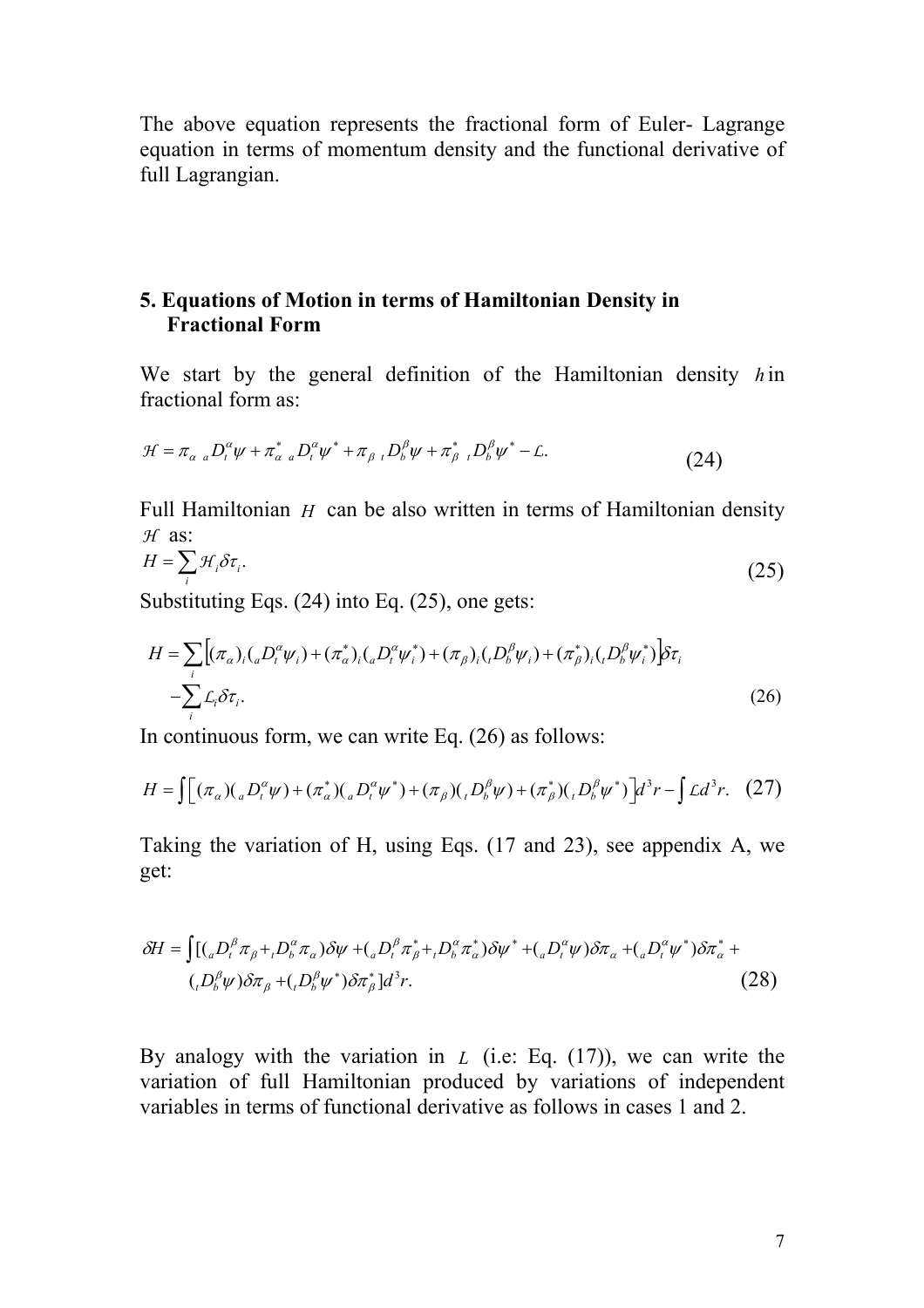*Case 1:* All variables are independent  $(\psi, \psi^*, \pi_\alpha, \pi_\beta, \pi_\alpha^*,$  and  $\pi_\beta^*)$ 

$$
\delta H = \int \left[\frac{\partial H}{\partial \psi} \delta \psi + \frac{\partial H}{\partial \psi^*} \delta \psi^* + \frac{\partial H}{\partial \pi_\alpha} \delta \pi_\alpha + \frac{\partial H}{\partial \pi_\alpha^*} \delta \pi_\alpha^* + \frac{\partial H}{\partial \pi_\beta} \delta \pi_\beta + \frac{\partial H}{\partial \pi_\beta^*} \delta \pi_\beta^* \right] d^3 r. \tag{29}
$$

Comparing Eq. (29) with Eq. (28), we get the separate equations of motion in terms of full Hamiltonian as:

$$
\frac{\partial H}{\partial \psi} = {}_{a}D^{\beta}_{t}\pi_{\beta} + {}_{t}D^{\alpha}_{b}\pi_{\alpha}; \qquad \frac{\partial H}{\partial \psi^{*}} = {}_{a}D^{\beta}_{t}\pi^{*}_{\beta} + {}_{t}D^{\alpha}_{b}\pi^{*}_{\alpha}.
$$
\n(30*a*)

$$
\frac{\partial H}{\partial \pi_{\alpha}} = {}_{a}D_{t}^{\alpha}\psi \quad ; \quad \frac{\partial H}{\partial \pi_{\alpha}^{*}} = {}_{a}D_{t}^{\alpha}\psi^{*} \quad ; \quad \frac{\partial H}{\partial \pi_{\beta}} = {}_{t}D_{b}^{\beta}\psi \quad ; \quad \frac{\partial H}{\partial \pi_{\beta}^{*}} = {}_{t}D_{b}^{\beta}\psi^{*}.
$$
\n
$$
(30b)
$$

 By analogy with Eq. (15a) for functional derivative of full Lagranian in terms of fractional derivative of Lagrangian density, we can simply define the functional derivative of *H* in terms of fractional derivative of Hamiltonian density with respect to the general variable field  $\phi$  as <sup>27</sup>:

$$
\frac{\partial H}{\partial \varphi} = \frac{\partial H}{\partial \varphi} + {}_{x}D_{b}^{\alpha} \frac{\partial H}{\partial {\partial}_{a}D_{x}^{\alpha} \varphi} + {}_{a}D_{x}^{\beta} \frac{\partial H}{\partial {\partial}_{x}D_{b}^{\beta} \varphi}
$$
\n(31)

Using the definition given in Eq. (31) above, we can rewrite equations of motion (i.e. Eqs. (30)) in terms of Hamiltonian density such that:

$$
\frac{\partial \mathcal{H}}{\partial \psi} + {}_{x}D_{b}^{\alpha} \frac{\partial \mathcal{H}}{\partial_{a}D_{x}^{\alpha}\psi} + {}_{a}D_{x}^{\beta} \frac{\partial \mathcal{H}}{\partial_{x}D_{b}^{\beta}\psi} = {}_{a}D_{t}^{\beta}\pi_{\beta} + {}_{t}D_{b}^{\alpha}\pi_{\alpha}.
$$
 (32a)

$$
\frac{\partial \mathcal{H}}{\partial \psi^*} + {}_{x}D_b^{\alpha} \frac{\partial \mathcal{H}}{\partial_{a}D_x^{\alpha}\psi^*} + {}_{a}D_x^{\beta} \frac{\partial \mathcal{H}}{\partial_{x}D_b^{\beta}\psi^*} = {}_{a}D_t^{\beta}\pi_{\beta}^* + {}_{t}D_b^{\alpha}\pi_{\alpha}^* \tag{32b}
$$

$$
\frac{\partial \mathcal{H}}{\partial \pi_{\alpha}} + {}_{x}D_{b}^{\alpha} \frac{\partial \mathcal{H}}{\partial_{a}D_{x}^{\alpha}\pi_{\alpha}} + {}_{a}D_{x}^{\beta} \frac{\partial \mathcal{H}}{\partial_{x}D_{b}^{\beta}\pi_{\alpha}} = {}_{a}D_{t}^{\alpha}\psi.
$$
\n(32c)

$$
\frac{\partial \mathcal{H}}{\partial \pi_a^*} + \, _x D_b^{\alpha} \frac{\partial \mathcal{H}}{\partial \, _a D_x^{\alpha} \pi_a^*} + \, _a D_x^{\beta} \frac{\partial \mathcal{H}}{\partial \, _x D_b^{\beta} \pi_a^*} = \, _a D_t^{\alpha} \psi^*.
$$
\n(32d)

$$
\frac{\partial \mathcal{H}}{\partial \pi_{\beta}} + {}_{x}D_{b}^{\alpha} \frac{\partial \mathcal{H}}{\partial_{a}D_{x}^{\alpha}\pi_{\beta}} + {}_{a}D_{x}^{\beta} \frac{\partial \mathcal{H}}{\partial_{x}D_{b}^{\beta}\pi_{\beta}} = {}_{t}D_{b}^{\beta}\psi.
$$
\n(32e)

$$
\frac{\partial \mathcal{H}}{\partial \pi_{\beta}^{*}} + {}_{x}D_{b}^{\alpha} \frac{\partial \mathcal{H}}{\partial_{a}D_{x}^{\alpha} \pi_{\beta}^{*}} + {}_{a}D_{x}^{\beta} \frac{\partial \mathcal{H}}{\partial_{x}D_{b}^{\beta} \pi_{\beta}^{*}} = {}_{t}D_{b}^{\beta} \psi^{*}.
$$
\n(32f)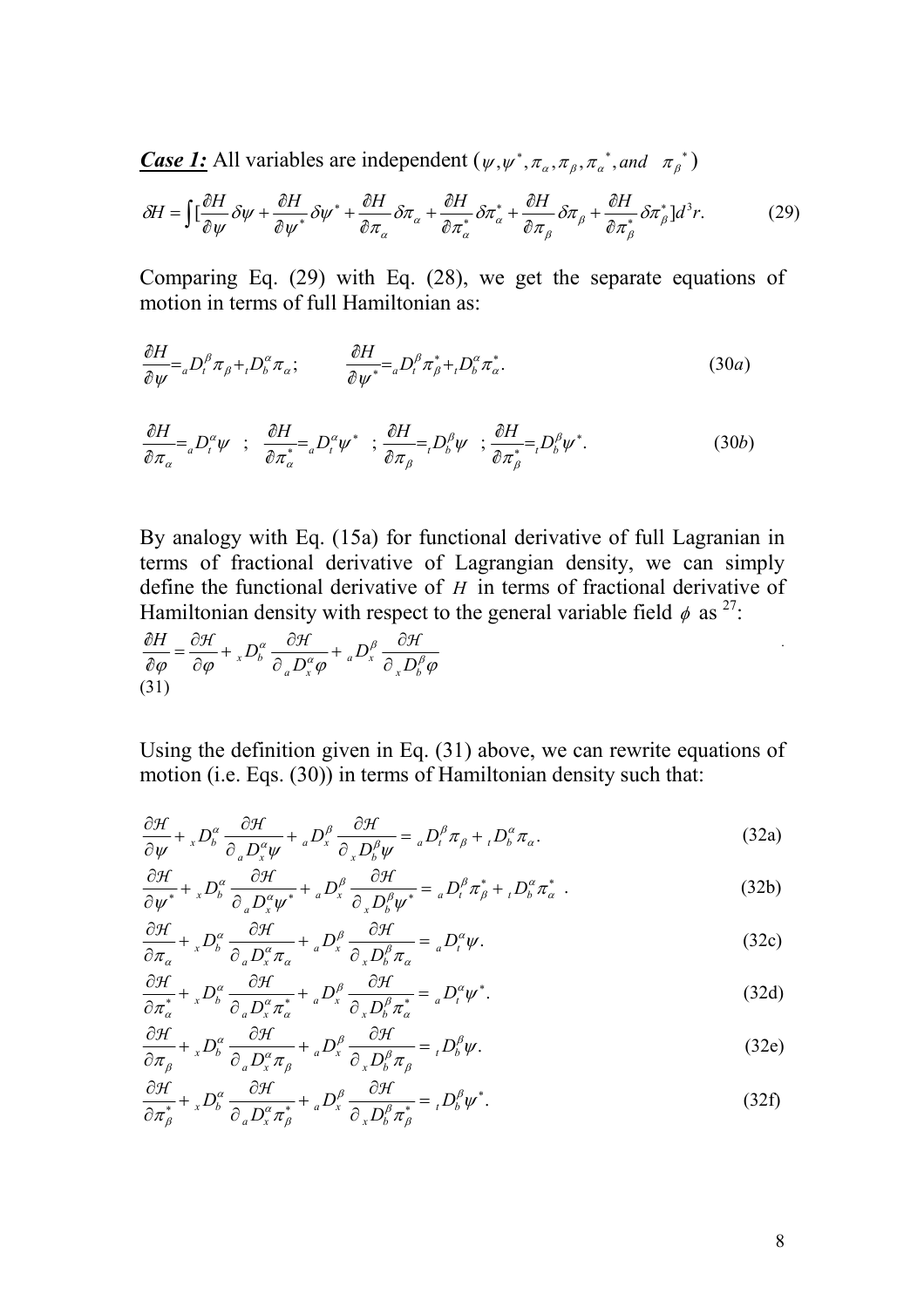In many cases, we take  $\pi_{\beta} = 0$  because we define (in the Lagrangian density and the Hamiltonian density) the time derivative in the right side as  $_{a}D_{t}^{\alpha}\psi$ , so that  $\pi_{\beta} = \frac{UL}{2R} = 0$ .  $\pi_{\scriptscriptstyle{\beta}} = \frac{1}{\partial_{\scriptscriptstyle{\beta}} D_{\scriptscriptstyle{b}}^{\scriptscriptstyle{\beta}}}$ ψ  $=\frac{\partial \mathcal{L}}{\partial \mathbf{p}^{\beta}}=$ ∂  $\frac{\mathcal{L}}{\mathcal{D}_\beta^{\beta} w} = 0$ . Therefore take  $\pi_\beta = 0$ , and  $\pi_\beta^* = 0$ .

*Case 2:*  $\pi_{\alpha}$  depends on  $(\psi, or \psi^*)$  and  $\pi_{\alpha}^*$  depends on  $(\psi, or \psi^*)$ ; so that we take the variation just only for independent variables  $\psi$ , and  $\psi^*$ . Thus Eq. (31) can be written as:

$$
\delta H = \int \left[ \frac{\partial H}{\partial \psi} \delta \psi + \frac{\partial H}{\partial \psi^*} \delta \psi^* \right] d^3 r \,. \tag{33}
$$

To state the equations of motion from Eq. (29), let us define  $\pi_{\alpha}$  and  $\pi_{\alpha}^{*}$  in a general case  $\pi_{\alpha} = g(\psi, \psi^*)$  and  $\pi_{\alpha}^* = f(\psi, \psi^*)$ . So that, we can write their variations as:

$$
\delta \pi_{\alpha} = \frac{\partial g}{\partial \psi} \delta \psi + \frac{\partial g}{\partial \psi^*} \delta \psi^*.
$$
\n(34)

$$
\delta \pi_{\alpha}^* = \frac{\partial f}{\partial \psi} \delta \psi + \frac{\partial f}{\partial \psi^*} \delta \psi^*.
$$
 (35)

Now, substituting Eqs. (34 and 35) into Eq.(29) , and comparing with Eq. (33) , we get the general equations of the Hamiltonian density for this case:

$$
\frac{\partial \mathcal{H}}{\partial \psi} + {}_{x}D_{b}^{\alpha} \frac{\partial \mathcal{H}}{\partial_{a}D_{x}^{\alpha}\psi} + {}_{a}D_{x}^{\beta} \frac{\partial h}{\partial_{x}D_{b}^{\beta}\psi} = {}_{t}D_{b}^{\alpha}\pi_{\alpha} + \frac{\partial g}{\partial \psi} {}_{a}D_{t}^{\alpha}\psi + \frac{\partial f}{\partial \psi} {}_{a}D_{t}^{\alpha}\psi^{*}.
$$
 (36)

$$
\frac{\partial \mathcal{H}}{\partial \psi^*} + {}_{x}D_b^{\alpha} \frac{\partial \mathcal{H}}{\partial_{a}D_x^{\alpha}\psi^*} + {}_{a}D_x^{\beta} \frac{\partial h}{\partial_{x}D_b^{\beta}\psi^*} = {}_{t}D_b^{\alpha}\pi_{\alpha}^* + \frac{\partial g}{\partial \psi^*} {}_{a}D_t^{\alpha}\psi + \frac{\partial f}{\partial \psi^*} {}_{a}D_t^{\alpha}\psi^*.
$$
 (37)

#### **6. Examples**

In this section, we study two examples as applications on the formalism presented above.

*Example 1:* Schrödinger Equation

*Lagrangian density in fractional form:*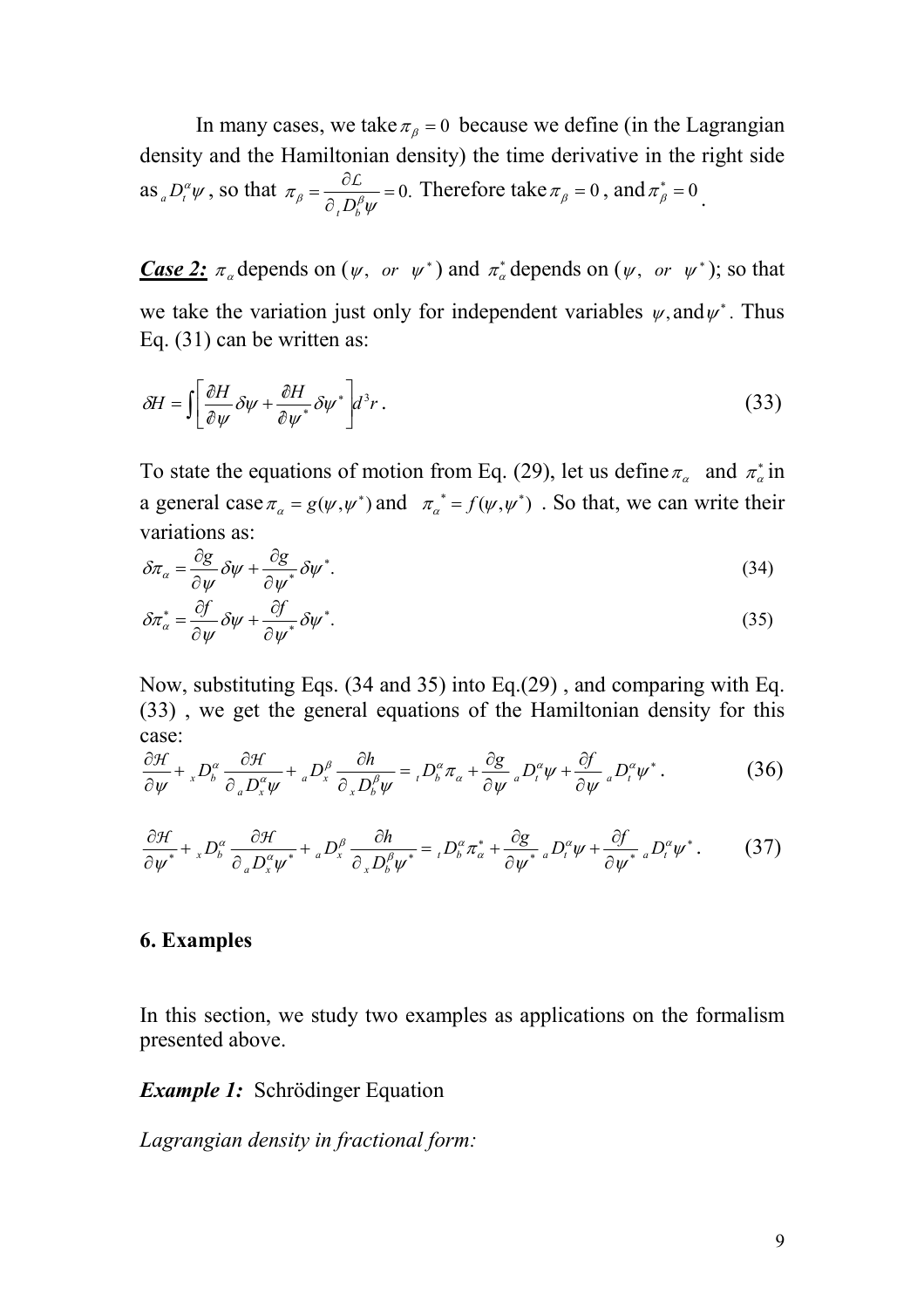$$
\mathcal{L} = -\frac{\hbar^2}{2m} \left( {}_{a}D_x^{\alpha} \psi^* \right) \left( {}_{a}D_x^{\alpha} \psi \right) - \frac{\hbar}{2i} \left[ \psi^* \left( {}_{a}D_t^{\alpha} \psi \right) - \left( {}_{a}D_t^{\alpha} \psi^* \right) \psi \right] - \psi^* V \psi . \tag{38}
$$

Applying Euler-Lagrange equation (Eq. (5)) with respect to  $\psi^*$ , we get:

$$
\frac{\hbar^2}{2m} {}_{x}D_b^{\alpha} ({}_{a}D_x^{\alpha}\psi) + V\psi = \frac{\hbar i}{2} ({}_{a}D_t^{\alpha}\psi - {}_{t}D_b^{\alpha}\psi).
$$
 (39)

Now we want to derive Eq.(39) using the Hamiltonian density equations of motion. First we determine  $\pi_{\alpha}$ ,  $\pi_{\alpha}^{*}$ ,  $\pi_{\beta}$  and  $\pi_{\beta}^{*}$  using Eqs.(19 and 21):

$$
\pi_{\alpha} = \frac{\partial \mathcal{L}}{\partial_{a} D_{i}^{\alpha} \psi} = \frac{-\hbar}{2i} \psi^{*}; \qquad \pi_{\alpha}^{*} = \frac{\partial \mathcal{L}}{\partial_{a} D_{i}^{\alpha} \psi^{*}} = \frac{\hbar}{2i} \psi \,. \tag{40}
$$

$$
\pi_{\beta} = \frac{\partial \mathcal{L}}{\partial_{\tau} D_{b}^{\beta} \psi} = 0 ; \qquad \pi_{\beta}^{*} = \frac{\partial \mathcal{L}}{\partial_{\tau} D_{b}^{\beta} \psi^{*}} = 0 . \qquad (41)
$$

Then, using Eq.(24), the Hamiltonian density can be written as:

$$
\mathcal{H} = \frac{\hbar^2}{2m} \left( {}_a D_x^{\alpha} \psi^* \right) \left( {}_a D_x^{\alpha} \psi \right) + \psi^* V \psi \ . \tag{42}
$$

Now, because  $\pi_{\alpha}$  and  $\pi_{\alpha}^{*}$  are variables dependent of  $\psi^{*}$  , and  $\psi_{,}$ respectively, we have to use equations of motion for case2. Applying Eq. (37), we get:

$$
V\psi + \frac{\hbar^2}{2m} {}_{x}D_b^{\alpha}({}_{a}D_x^{\alpha}\psi) = \frac{\hbar}{2i}({}_{a}D_t^{\alpha}\psi - {}_{t}D_b^{\alpha}\psi).
$$
 (43)

The above equation is exactly the same as the equation that has been derived by Euler- Lagrange (Eq. (39)) in fractional form.

If  $\alpha = \beta = 1$ , then Eq. (39) and Eq. (43) become:

$$
\frac{-\hbar^2}{2m}\nabla^2\psi + V\psi = i\hbar\frac{\partial\psi}{\partial t}.
$$
\n(44)

This is the known Schrödinger equation.

If we do not consider the dependency of  $\pi_{\alpha}$  and  $\pi_{\alpha}^{*}$  on  $\psi^{*}$ , and  $\psi$ , respectively, and apply Eq. (32b) in case1, then we get: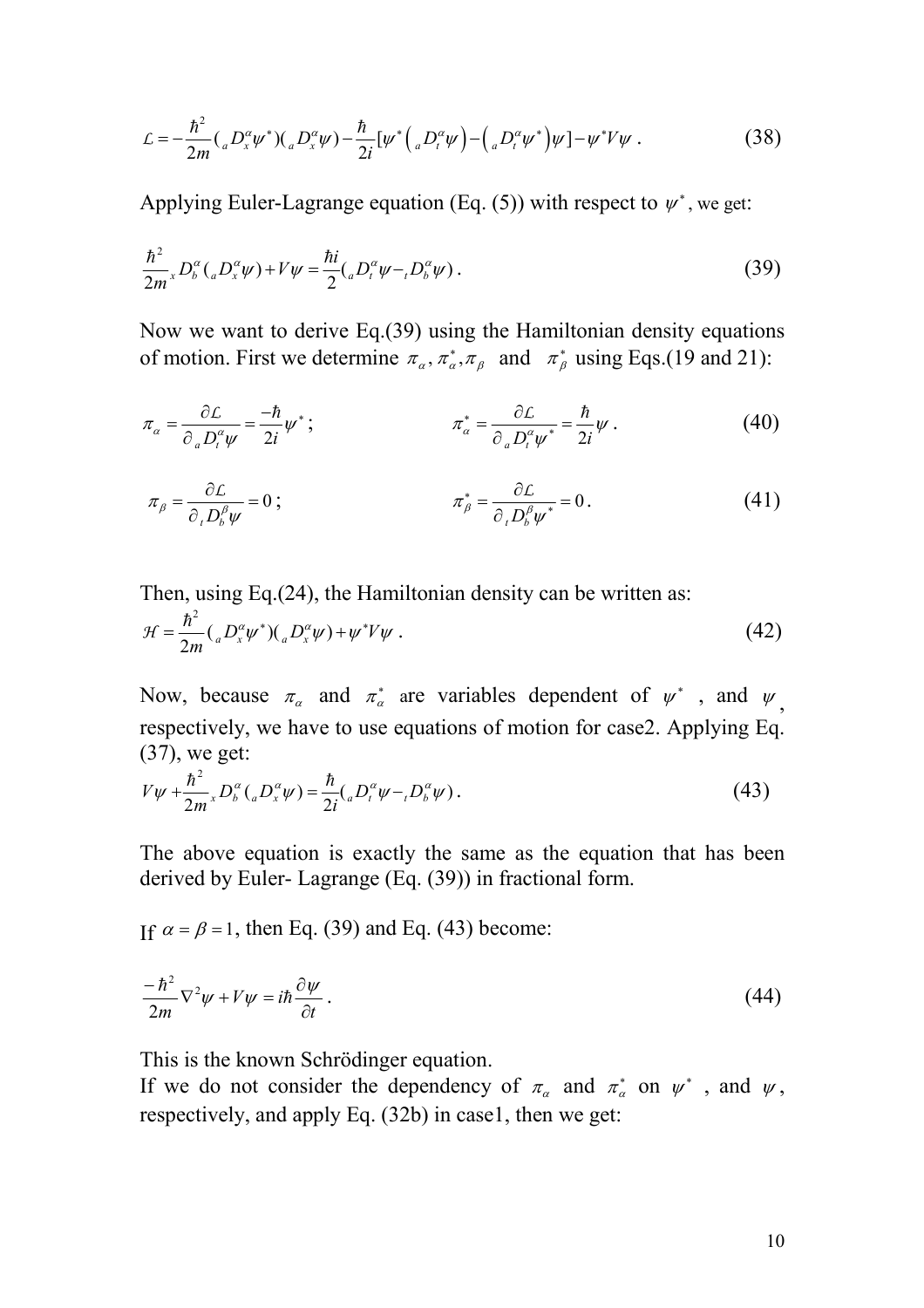$$
\frac{\hbar^2}{2m} \, _x D_b^{\alpha} ( _a D_x^{\alpha} \psi) + V \psi = \frac{-\hbar}{2i} ( _t D_b^{\alpha} \psi) \,. \tag{45}
$$

If  $\alpha = \beta = 1$ , then Eq. (45) becomes:

$$
\frac{-\hbar^2}{2m}\nabla^2\psi + V\psi = \frac{i\hbar}{2}\frac{\partial\psi}{\partial t} \tag{46}
$$

This is not equivalent to Schrödinger equation given by Eq.(44).This means that equations of motion mentioned in case1 do not represent the general case for equations of motion in terms of Hamiltonian density as in ref. 24. But they only represent a special case for independency of  $\psi, \psi^*, \pi_\alpha, \pi_\beta, \pi_\alpha^*,$  and  $\pi_\beta^*$ .

#### *Example 2:* Dirac Equation

The Lagrangian density is<sup>28</sup>:

$$
\mathcal{L} = \frac{\hbar c}{2i} \Big[ (\vec{\nabla}\psi^*) \cdot \vec{\alpha}\psi - \psi^* \vec{\alpha}.(\vec{\nabla}\psi) \Big] + \frac{\hbar}{2i} \Big[ \frac{\partial \psi^*}{\partial t} \psi - \psi^* \frac{\partial \psi}{\partial t} \Big] - e\psi^* (\vec{\alpha}. \vec{A})\psi +
$$
  
ec  $\psi^* \phi \psi - mc^2 \psi^* \alpha_0 \psi$ . (47)

Where  $\phi$  and  $\overline{A}$  $\rightarrow$ are electromagnetic potential.

*e* and *m* are electron's charge and mass respectively.

 $\psi$  and  $\psi$ <sup>\*</sup> have four components

(*i.e*:  $\psi = (\psi_1, \psi_2, \psi_3, \psi_4)$ , and  $\psi^* = (\psi_1^*, \psi_2^*, \psi_3^*, \psi_4^*)$ *i.e*:  $\psi = (\psi_1, \psi_2, \psi_3, \psi_4)$ , *and*  $\psi^* = (\psi_1^*, \psi_2^*, \psi_3^*, \psi_4^*)$  with four spin vectors.

 $\alpha$  an operator with four components (i.e:  $\vec{\alpha}$ , $\alpha$ <sub>o</sub>)

With  $\vec{\alpha} = \alpha_x \hat{i} + \alpha_y \hat{j} + \alpha_z \hat{k}$ 

We apply our equations for  $\psi$  and  $\psi^*$  in general and then we can generalize them for any given  $\psi_j$  and  $\psi_j^*$ .

Lagrangian density in fractional form is:

$$
\mathcal{L} = \frac{\hbar c}{2i} \Big[ \left( {}_{a}D_{x_{j}}^{\alpha}\psi^{*} \right) \alpha_{j}\psi - \psi^{*}\alpha_{j} \left( {}_{a}D_{x_{j}}^{\alpha}\psi \right) \Big] - \frac{\hbar}{2i} \Big[ \left( {}_{a}D_{t}^{\alpha}\psi^{*} \right) \psi - \psi^{*} \left( {}_{a}D_{t}^{\alpha}\psi \right) \Big] - e\psi^{*}(\vec{\alpha}.\vec{A})\psi + e c\psi^{*}\phi\psi - mc^{2}\psi^{*}\alpha_{j}\psi . \tag{48}
$$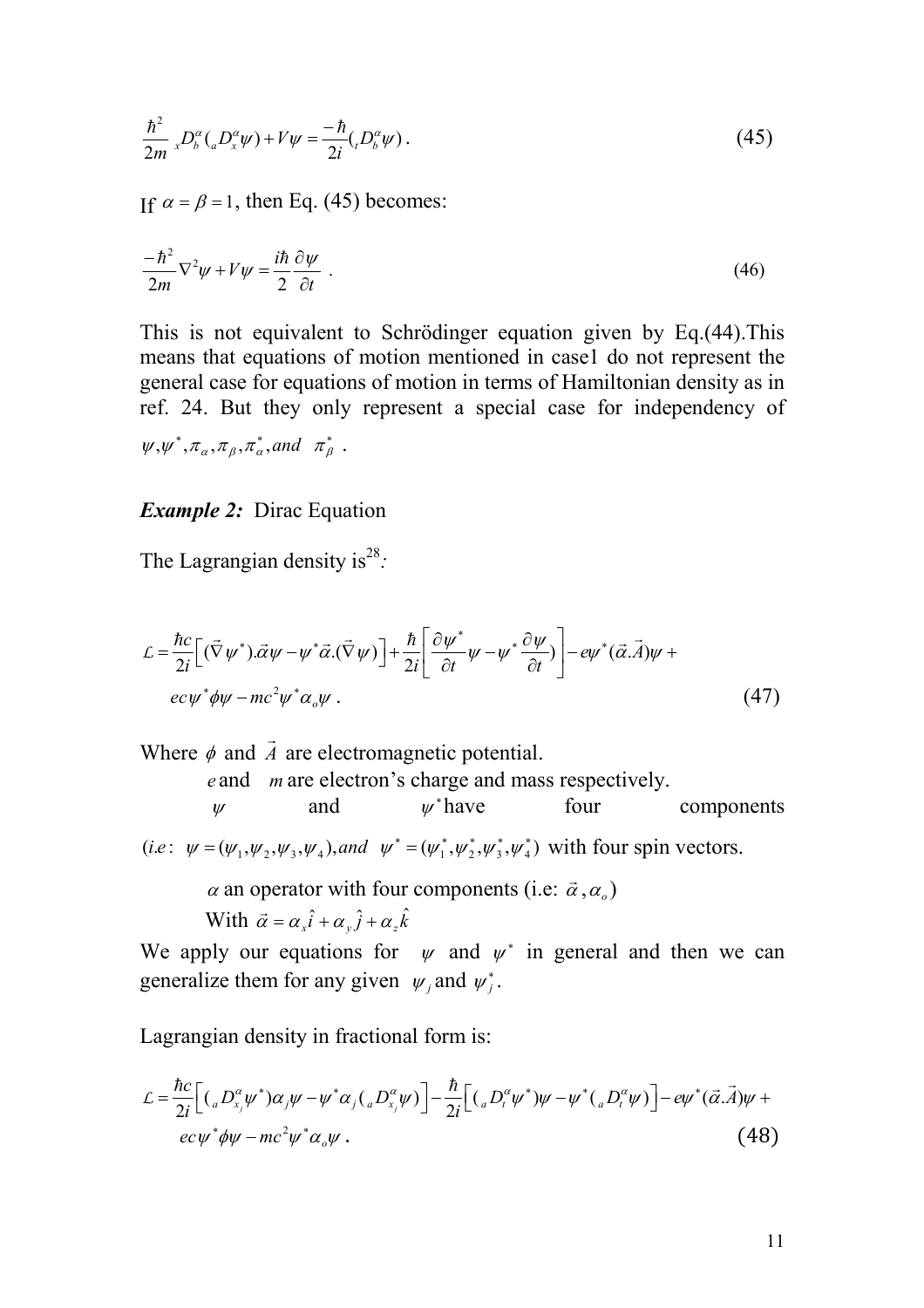Here the subscript (j) means sum over  $(x,y,z)$ .

Equations of motion, using Euler- Lagrange equation Eq.(5), by taking the derivative with respect to  $\psi^*$ , we get:

$$
mc\alpha_v\psi + \frac{\hbar}{2i}\alpha_j\bigg[{}_aD_{x_j}^\alpha\psi - {}_{x_j}D_b^\alpha\psi + \frac{e}{c}A_j\psi\bigg] + \frac{\hbar}{2ic}\bigg[{}_aD_i^\alpha\psi - \psi^*, D_b^\alpha\psi\bigg] - e\phi\psi = 0\,. \tag{49}
$$

For  $\alpha = 1$  we get the real equation of motion:

$$
mc\alpha_v \psi + \vec{\alpha} \left( \frac{\hbar}{i} \vec{\nabla} \psi + \frac{e}{c} \vec{A} \psi \right) + \left[ \frac{\hbar}{ic} \frac{\partial \psi}{\partial t} - e \phi \psi \right] = 0 \quad . \tag{50}
$$

We can determine  $\pi_a$  and  $\pi_a^*$  such that:

$$
\pi_{\alpha} = \frac{\partial \mathcal{L}}{\partial_{a} D_{i}^{\alpha} \psi} = \frac{-\hbar}{2i} \psi^{*} \tag{51}
$$

$$
\pi_{\alpha}^* = \frac{\partial \mathcal{L}}{\partial_{a} D_{i}^{\alpha} \psi^*} = \frac{\hbar}{2i} \psi \ . \tag{52}
$$

Substituting Eqs.(51 and 52) into Eq. (21), the Hamiltonian density can be written as:

$$
\mathcal{H} = \frac{-\hbar c}{2i} \Big[ \left( {}_{a}D_{x_j}^{\alpha}\psi^* \right) \alpha_j \psi - \psi^* \alpha_j \left( {}_{a}D_{x_j}^{\alpha}\psi^* \right) \Big] + e\psi^* (\vec{\alpha}.\vec{A}) \psi - e c \psi^* \varphi \psi + mc^2 \psi^* \alpha_o \psi .
$$
 (53)

We note from Eqs(51 and 52) that  $\pi_a$  and  $\pi_a^*$  are depending on  $\psi^*$  and  $\psi$ , respectively, so that we have to use equations of motion for case2. Applying Eq. (37) with respect to  $\psi^*$ , we get:

$$
mc\alpha_v \psi + \frac{\hbar c}{2i} \alpha_j \bigg[ a D_{x_j}^\alpha \psi^* - a_j D_b^\alpha \psi + \frac{e}{c} A_j \psi \bigg] + \frac{\hbar}{2ic} \bigg[ a D_t^\alpha \psi - a_j D_b^\alpha \psi \bigg] - e \phi \psi = 0. \tag{54}
$$

This result is the same as that obtained by Euler- Lagrange, see Eq. (49). For  $\alpha = 1$ , we get Eq. (50) in real space.

If we do not consider the dependency condition of  $\pi_{\alpha}$  and  $\pi_{\alpha}^{*}$  on  $\psi^*$  *and*  $\psi$ , respectively, and apply Eq. (32b) for case1, we get:

$$
mc\alpha_o\psi + \frac{\hbar c}{2i}\alpha_j \bigg[ a D_{x_j}^\alpha \psi - a_j D_b^\alpha \psi + \frac{e}{c} A_j \psi \bigg] + \frac{-\hbar}{2ic} {}_i D_b^\alpha \psi - e \phi \psi = 0 \,. \tag{55}
$$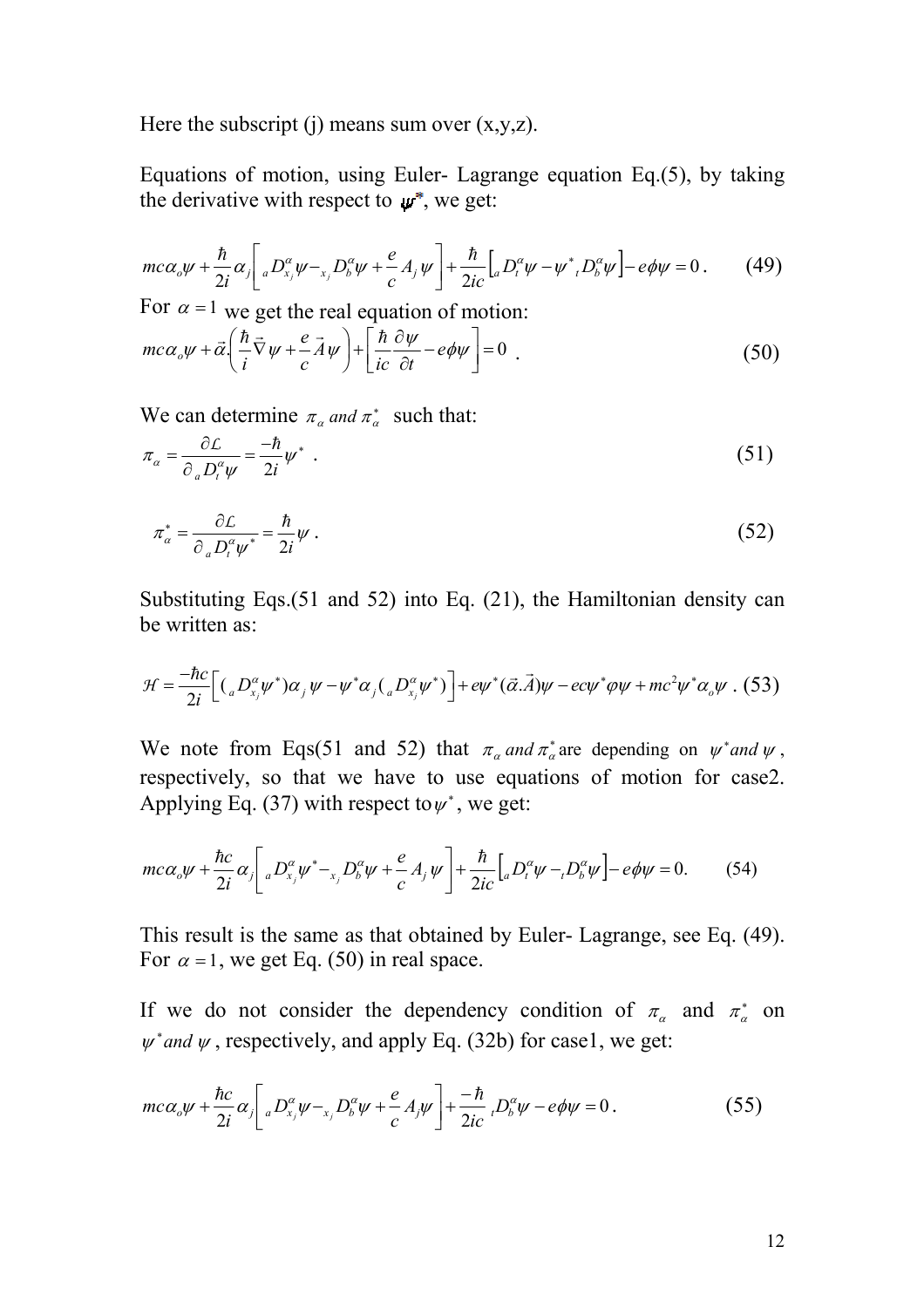Eq.(55) is not equivalent to Eq.(50), that is derived from Euler- Lagrange equation. By considering  $\alpha = 1$ , we get:

$$
mc\psi\alpha_o + \vec{\alpha}.\left(\frac{\hbar}{i}\vec{\nabla}\psi + \frac{e}{c}\vec{A}\psi\right) + \frac{\hbar}{2ic}\frac{\partial\psi}{\partial t} - e\phi\psi = 0.
$$
\n(56)

This equation differs from Eq.(50) by a factor of  $\frac{1}{2}$  appearing in the time derivative term of *ic* ∂*t*  $\partial \psi$ 2  $\frac{\hbar}{\omega} \frac{\partial \psi}{\partial \omega}$ .

### **7. Conclusion**

We constructed the Hamiltonian formulation of continuous field systems. Our results are the same as those derived by using the formulation of Euler- Lagrange. Two cases are considered: the conjugate momenta are field dependent or field independent. As special cases, for derivatives of integer orders only, the results of the equations of motion are found in agreement with the Lagrangian formulation of continuous systems.

#### **References:**

[1] A. Carpinteri and F. Mainardi, *Fractals and Fractional Calculus in Continuum Mechanics*, (Springer, 1997).

[2] V. V. Novikov and K. V. Voitsekhovskii, "Viscoelastic Properties of Fractal Media," J. App. Mech. Tech. Phys. **41**, 149 (2000).

[3] N. Engheta, "On the Role of Fractional Calculus in Electromagnetic Theory," IEEE Ant. Prop. Mag. **39**, 35 (1997).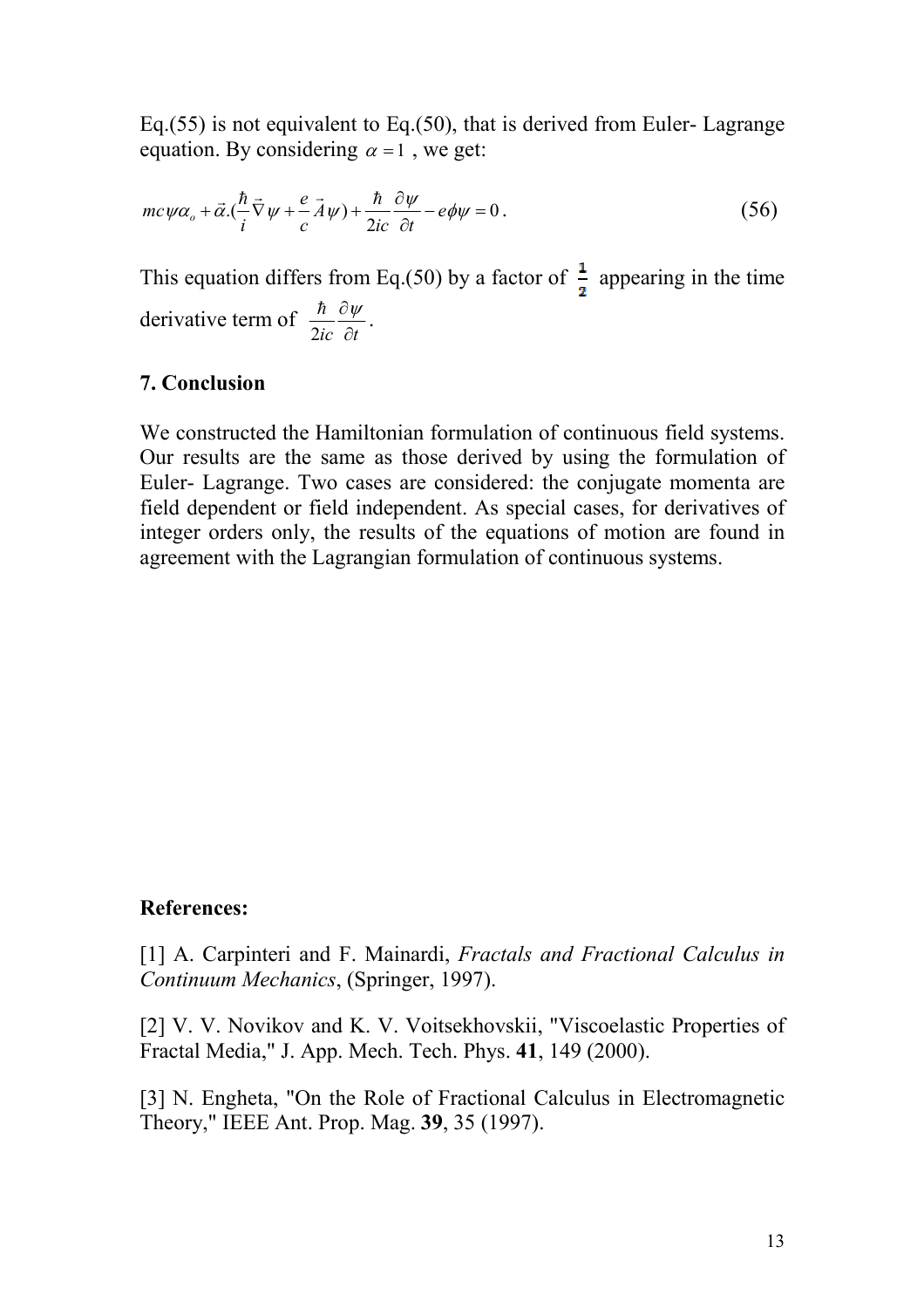[4] T. Kang-Bo *et al.*, "Electrodynamic Analysis of Dissipative Electromagnetic Materials Based on Fractional Derivative," Chinese Phys. Lett. **24**, 847 (2007).

[5] J. C. Gutierrez-Vega, "Fractionalization of Optical Beams: I. Planar Analysis," Opt. Lett. **32**, 1521 (2007).

[6] J. C. Gutierrez-Vega, "Fractionalization of Optical Beams: II. Elegant Laguerre-Gauss Modes," Opt. Express **15**, 6300 (2007).

[7] A. Gaies and A. El-Akrmi, "Fractional Variational Principle in Macroscopic Picture," Physica Scripta **70**, 7 (2004).

[8] Hilfer, R., (ed). (2000). Applications of Fractional Calculus in Physics. World Scientific Publishing Company, Singapore.

[9] Oldham, K.B. and J. Spanier (1974). The Fractional Calculus. Academic Press, New York.

[10] Podlubny, I (1999). Fractional Differential Equations. Academic Press, New York.

[11] Magin, R.L. (2006). Fractional Calculus in Bioengineering. Begell House Publisher, Inc. Connecticut.

[12] Mainardi, F. (1994). On the initial problem for the fractional diffusion equation. In : Rionero, S., Ruggeri, T.(ed). Waves and Stability in Continuous Media. World Scientific, Singapore.

[13] Mainardi, F., A. Mura, G. Pagnini, and R. Gorenflo (2007). Subdiffusion equations of fractional order and their fundamental solutions. In: K. Tas, J. A. Tenreiro Machado, (eds) Mathematical Methods in Engineering, Springer, New York.

[14] Metzel, R. and J. Klafter (2000). The random walks guideto anomalous diffusion:a fractional dynamics approach. Phys. Rep., 339: 1- 7.

[15] Samko, S.G., A.A. Kilbas and O.I. Marichev (1993) Fractional Integrals and Derivatives - Theory and Applications. Gordon and Breach, Linghorne.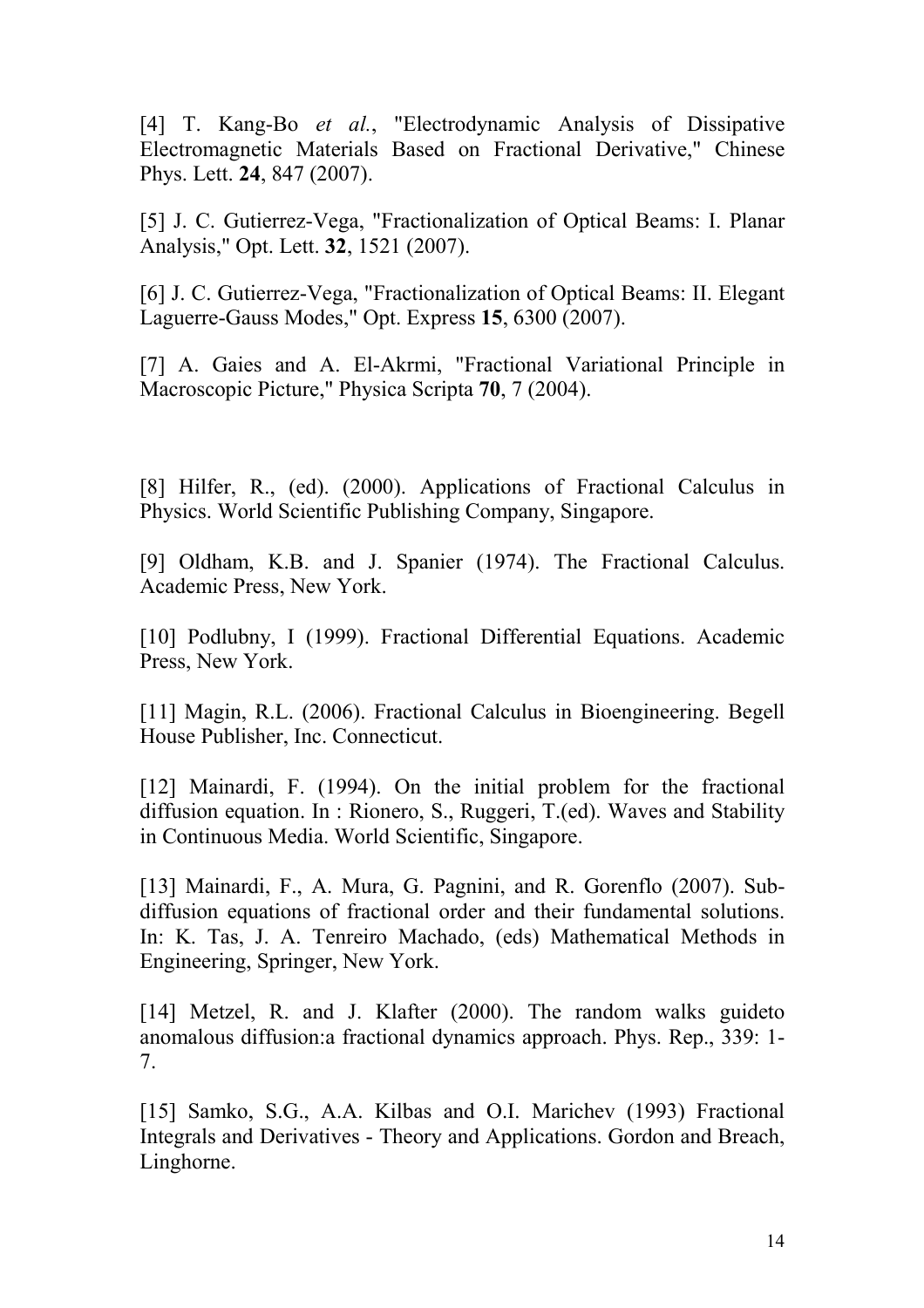[16] Zaslavsky G. (2005). Hamiltonian Chaos and Fractional Dynamics. Oxford University Press, Oxford.

[17] West, B.J., M. Bologna and P. Grigolini (2003). Physics of Fractal Operators. Springer-Verlag, New York.

[18] O. P. Agrawal. A new Lagrangian and a New Lagrange Equation of Motion for Fractional Damped Systems. Journal of Applied Mechanics, 53: 339 (2001).

[19] O. P. Agrawal. An Analytical Scheme for Stochastic Dynamics Systems Containing Fractional Derivatives. ASME Design Engineering Technical Conferences (1999).

[20] F. Riewe. Non Conservative Lagrangian and Hamiltonian mechanics. Physical Review E. 53: 1890 (1996).

[21] F. Riewe. Mechanics with Fractional Derivatives. Physical Review E. 55: 3581 (1997).

[22] Rabei, Eqab M., Al halholy, Tareq S., and A. A. Taani. On Hamiltonian Formulation of Non Conservative Systems. Turkish Journal of Physics. 28: 1 (2004).

[23] Rabei, Eqab M., Al halholy, Tareq S., and A. Rousan. Potentials of Arbitrary forces with Fractional Derivatives. International Journal of Modern Physics A. 19: 3083 (2004).

[24] Eqab M. Rabei, Khaled I. Nawafleh, Raed S. Hijjawi, and Sami I. Muslih. The Hamiltonian Formalism with Fractional Derivatives. Journal of Mathematical Analysis and Applied. **327** (2007), pp. 891–897.

[25] Samko S. G., Kilbas A. A., and Marichev O. I. Fractional Integrals and Deriv atives Yverdon, Switzerland: Gordon and Breach, 1993.

[26] O. P. Agrawal. Formulation of Euler- Lagrange Equations for variational Problems. Journal of Mathematical Analysis and Applied. 272: 368 (2002).

[27] L. Schiff. Quantum Mechanics, third edition, Mc Graw-Hill(1968)